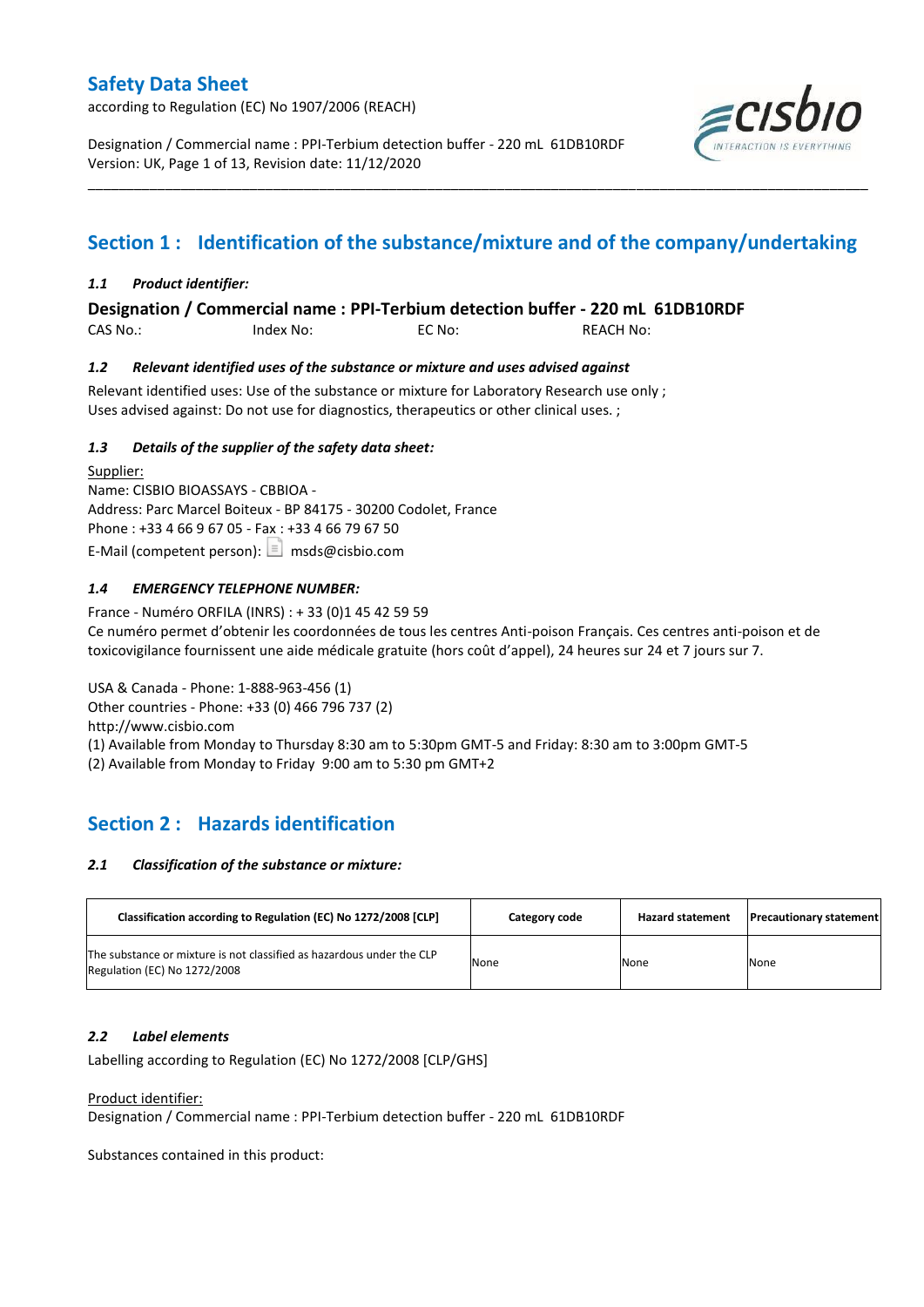according to Regulation (EC) No 1907/2006 (REACH)

Designation / Commercial name : PPI-Terbium detection buffer - 220 mL 61DB10RDF Version: UK, Page 2 of 13, Revision date: 11/12/2020



Hazard pictograms

Signal word:

Hazard and precautionary statements:

#### *2.3 Other hazards*

The mixture does not contain substances classified as 'Substances of Very High Concern' (SVHC) >= 0.1% published by the European CHemicals Agency (ECHA) under article 57 of REACH. The mixture satisfies neither the PBT nor the vPvB criteria for mixtures in accordance with annexe XIII of the REACH regulations EC 1907/2006. ; Adverse human health effects and symptoms:

\_\_\_\_\_\_\_\_\_\_\_\_\_\_\_\_\_\_\_\_\_\_\_\_\_\_\_\_\_\_\_\_\_\_\_\_\_\_\_\_\_\_\_\_\_\_\_\_\_\_\_\_\_\_\_\_\_\_\_\_\_\_\_\_\_\_\_\_\_\_\_\_\_\_\_\_\_\_\_\_\_\_\_\_\_\_\_\_\_\_\_\_\_\_\_\_\_\_\_\_\_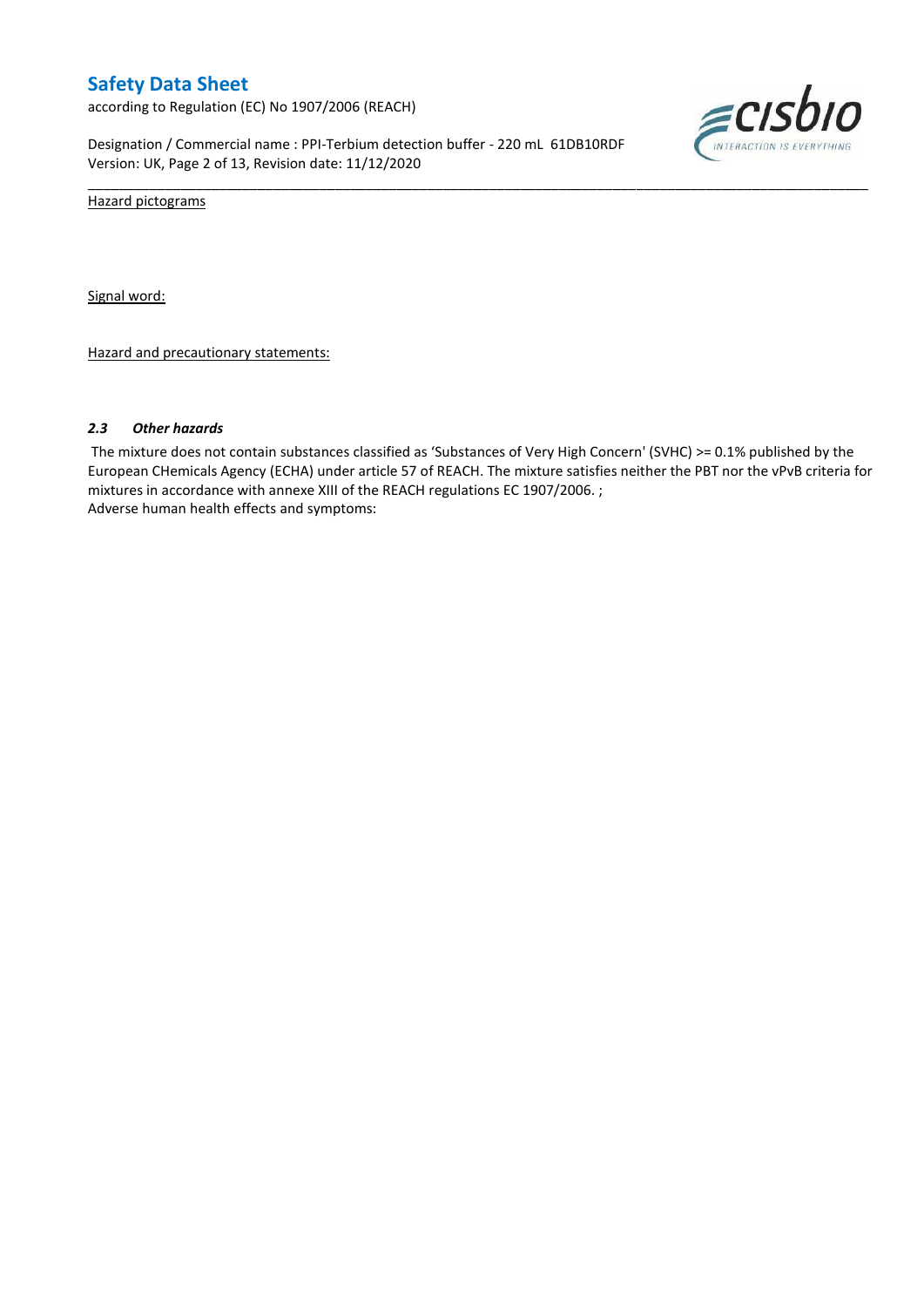according to Regulation (EC) No 1907/2006 (REACH)

 $\epsilon$ cisbio

Designation / Commercial name : PPI-Terbium detection buffer - 220 mL 61DB10RDF Version: UK, Page 3 of 13, Revision date: 11/12/2020

# **Section 3 : Composition/information on ingredients**

### *3.2 Mixtures*

Hazardous ingredients:

| Substance name                                                              | CAS n° | Index n° | EC n°     | <b>Classification according Regulation (EC)</b><br>No. 1272 [CLP] | Concentration<br>(%) | <b>SCL</b> | M-factor |
|-----------------------------------------------------------------------------|--------|----------|-----------|-------------------------------------------------------------------|----------------------|------------|----------|
| $4-(2-$<br>hydroxyethyl)piperazin-7365-45-9<br>1-ylethanesulphonic<br>lacid |        |          | 230-907-9 |                                                                   | $< 3\%$              |            |          |

\_\_\_\_\_\_\_\_\_\_\_\_\_\_\_\_\_\_\_\_\_\_\_\_\_\_\_\_\_\_\_\_\_\_\_\_\_\_\_\_\_\_\_\_\_\_\_\_\_\_\_\_\_\_\_\_\_\_\_\_\_\_\_\_\_\_\_\_\_\_\_\_\_\_\_\_\_\_\_\_\_\_\_\_\_\_\_\_\_\_\_\_\_\_\_\_\_\_\_\_\_

Additional information:

Full text of H- and EUH-phrases: see SECTION 16.

### **Section 4 : First aid measures**

#### *4.1 Description of first aid measures*

**General information**:Do not leave affected person unattended. ;

**Following inhalation:**In case of respiratory tract irritation, consult a physician. ;

**Following skin contact**:After contact with skin, wash immediately with water ;

**Following eye contact**:After contact with the eyes, rinse with water with the eyelids open for a sufficient length of time, then consult an ophthalmologist immediately. ;

**Following ingestion**:Do NOT induce vomiting. ;

**Self-protection of the first aider**:

#### *4.2 Most important symptoms and effects, both acute and delayed*

Symptoms:No known symptoms to date. ; Effects:

#### *4.3 Indication of any immediate medical attention and special treatment needed*

Notes for the doctor:

# **Section 5 : Firefighting measures**

#### *5.1 Extinguishing media:*

**Suitable extinguishing media**:This product is not flammable. Use extinguishing agent suitable for type of surrounding fire ;

#### *5.2 Special hazards arising from the substance or mixture*

Hazardous combustion products:/

### *5.3 Advice for fire-fighters*

Wear Protective clothing.;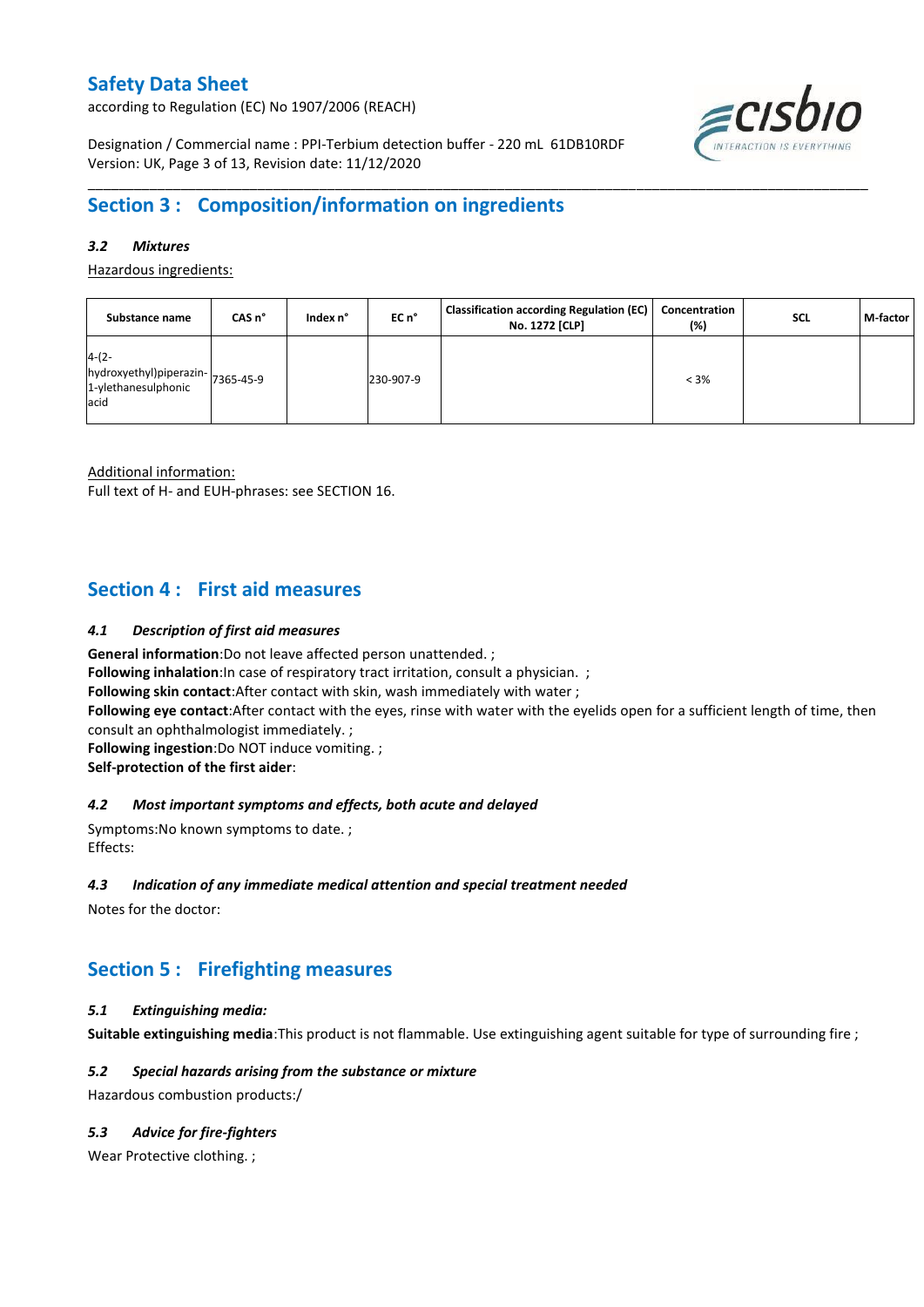according to Regulation (EC) No 1907/2006 (REACH)

Designation / Commercial name : PPI-Terbium detection buffer - 220 mL 61DB10RDF Version: UK, Page 4 of 13, Revision date: 11/12/2020

\_\_\_\_\_\_\_\_\_\_\_\_\_\_\_\_\_\_\_\_\_\_\_\_\_\_\_\_\_\_\_\_\_\_\_\_\_\_\_\_\_\_\_\_\_\_\_\_\_\_\_\_\_\_\_\_\_\_\_\_\_\_\_\_\_\_\_\_\_\_\_\_\_\_\_\_\_\_\_\_\_\_\_\_\_\_\_\_\_\_\_\_\_\_\_\_\_\_\_\_\_



### **Section 6 : Accidental release measures**

### *6.1 Personal precautions, protective equipment and emergency procedures*

Emergency procedures: Provide adequate ventilation. ;

### *6.2 Environmental precautions*

Do not allow to enter into surface water or drains. ;

#### *6.3 Methods and material for containment and cleaning up*

For cleaning up:Suitable material for taking up: Absorbing material, organic ; Other information:

### *6.4 Reference to other sections*

Additional information:

# **Section 7 : Handling and storage**

### *7.1 Precautions for safe handling*

Protective measures: Advice on safe handling:Avoid contact with skin, eyes and clothes. ; Fire preventions:

Do not eat, drink or smoke in areas where reagents are handled. ; Advice on general occupational hygiene Handle in accordance with good industrial hygiene and safety practice ;

#### *7.2 Conditions for safe storage, including any incompatibilities*

Technical measures and storage conditions: Requirements for storage rooms and vessels:Keep container tightly closed. ; Hints on storage assembly: Materials to avoid: Further information on storage conditions:

### *7.3 Specific end uses:*

Recommendations on specific end uses: Observe technical data sheet. ;

# **Section 8 : Exposure controls/personal protection**

#### *8.1 Control parameters*

Preliminary remark:

#### 8.1.1 Occupational exposure limits:

France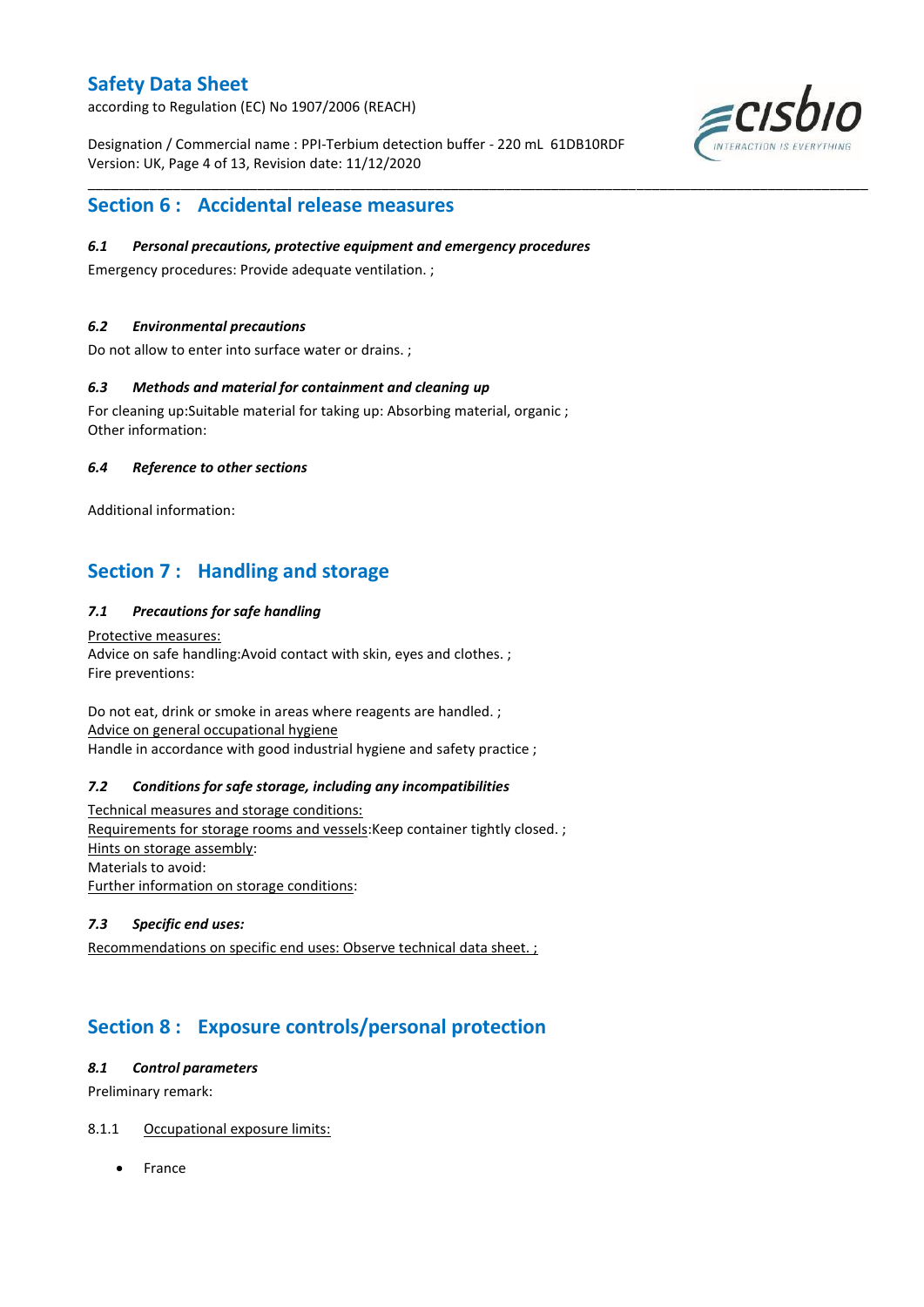according to Regulation (EC) No 1907/2006 (REACH)



Designation / Commercial name : PPI-Terbium detection buffer - 220 mL 61DB10RDF Version: UK, Page 5 of 13, Revision date: 11/12/2020

| Source:                   | Informations relatives à la réglementation VME (France) : ED 984, 07.2012 |           |            |           |            |           |  |  |  |  |  |
|---------------------------|---------------------------------------------------------------------------|-----------|------------|-----------|------------|-----------|--|--|--|--|--|
| Substance                 | CAS-No<br>EC No.                                                          |           | VLE(mg/m3) | VLE (ppm) | VME(mg/m3) | VME (ppm) |  |  |  |  |  |
| 7365-45-9 / 230-<br>907-9 | 230-907-9                                                                 | 7365-45-9 |            |           |            |           |  |  |  |  |  |

### • Spain

| Source :                  | Limites de Exposicion Profesional para Agentes Quimicos en Espana<br>Instituto Nacional de Seguridad e Higiene en el Trabajo<br><b>June 2015</b> |           |                  |              |                |              |  |  |  |  |
|---------------------------|--------------------------------------------------------------------------------------------------------------------------------------------------|-----------|------------------|--------------|----------------|--------------|--|--|--|--|
| Substance                 | EC No.                                                                                                                                           | CAS-No    | $VLA-EC$ (mg/m3) | VLA-EC (ppm) | VLA-ED (mg/m3) | VLA-ED (ppm) |  |  |  |  |
| 7365-45-9 / 230-<br>907-9 | 230-907-9                                                                                                                                        | 7365-45-9 |                  |              |                |              |  |  |  |  |

### **•** Germany

| Source:               | TRGS 900, June 2015, BAuA |           |               |           |  |  |  |  |  |  |
|-----------------------|---------------------------|-----------|---------------|-----------|--|--|--|--|--|--|
| Substance             | EC No.                    | CAS-No    | $AGW$ (mg/m3) | AGW (ppm) |  |  |  |  |  |  |
| 7365-45-9 / 230-907-9 | 230-907-9                 | 7365-45-9 |               |           |  |  |  |  |  |  |

- Italia
- **•** Greece
- $\bullet$  UK
- OSHA (USA)

| Source:                                  | Occupational Safety and Health Administration (OSHA) Permissible Exposure Limits (PELS) from 29 CFR 1910.1000 |           |                                                                            |                                                                               |                                                                      |                                                                        |  |  |  |  |
|------------------------------------------|---------------------------------------------------------------------------------------------------------------|-----------|----------------------------------------------------------------------------|-------------------------------------------------------------------------------|----------------------------------------------------------------------|------------------------------------------------------------------------|--|--|--|--|
| Substance                                | CAS-No<br>EC No.                                                                                              |           | <b>OSHA Permissible</b><br><b>Exposure Limit (PEL)</b><br>8-hour TWA (ppm) | <b>OSHA Permissible</b><br><b>Exposure Limit (PEL) 8-</b><br>hour TWA (mg/m3) | <b>OSHA Permissible</b><br><b>Exposure Limit (PEL)</b><br>STEL (ppm) | <b>OSHA Permissible</b><br><b>Exposure Limit (PEL)</b><br>STEL (mg/m3) |  |  |  |  |
| $17365 - 45 - 9$ / 230-907-<br>230-907-9 |                                                                                                               | 7365-45-9 |                                                                            |                                                                               |                                                                      |                                                                        |  |  |  |  |

### 8.1.2 Biological limit values (Germany):

| Source: | List of recommended health-based biological limit values (BLVs) and biological guidance values (BGVs), June 2014 |
|---------|------------------------------------------------------------------------------------------------------------------|
|---------|------------------------------------------------------------------------------------------------------------------|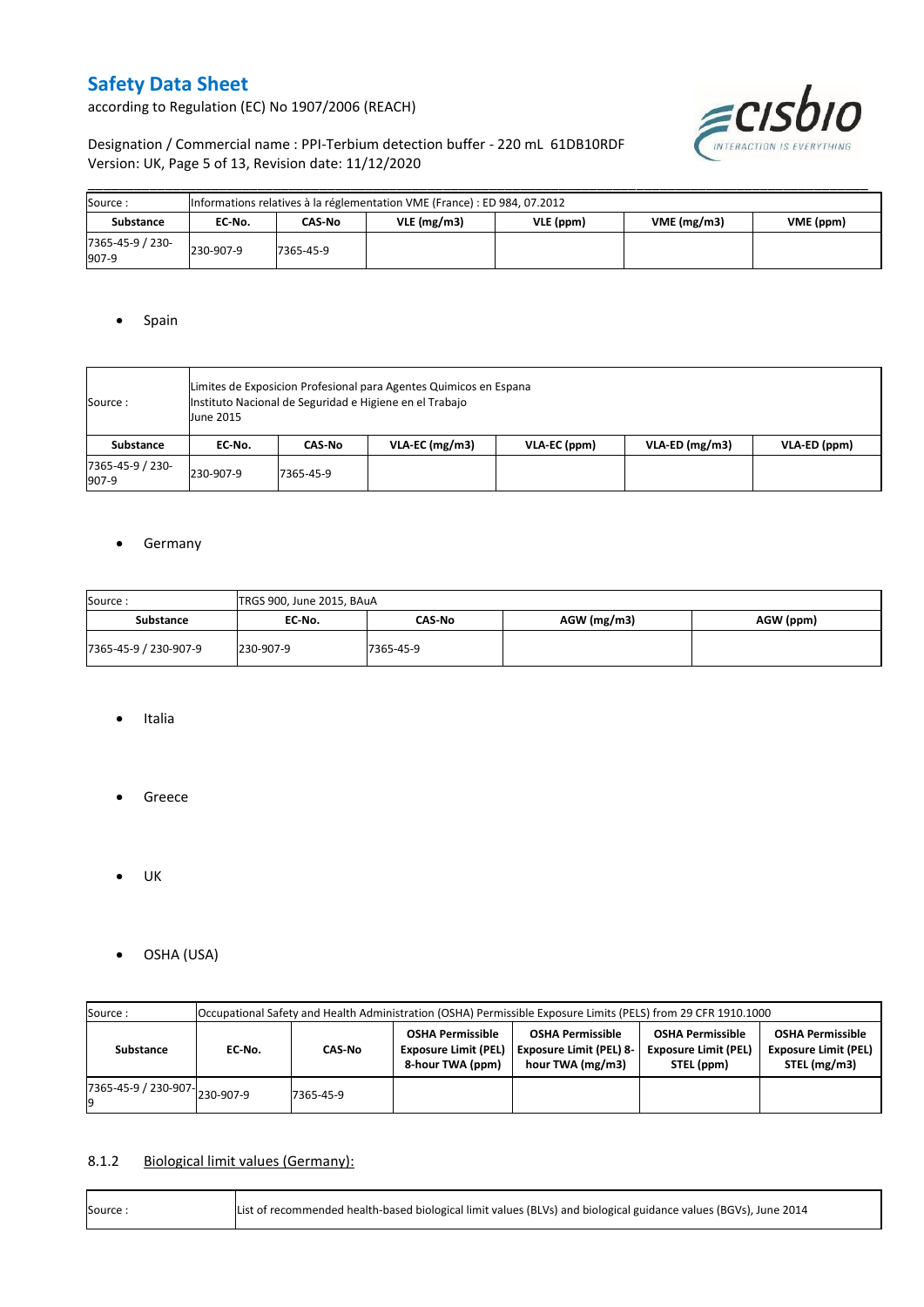according to Regulation (EC) No 1907/2006 (REACH)



Designation / Commercial name : PPI-Terbium detection buffer - 220 mL 61DB10RDF Version: UK, Page 6 of 13, Revision date: 11/12/2020

| <b>Substance</b>      | EC No.    | CAS No    | BLV (mg/m3) | BLV (ppm) |
|-----------------------|-----------|-----------|-------------|-----------|
| 7365-45-9 / 230-907-9 | 230-907-9 | 7365-45-9 |             |           |

### 8.1.3 Exposure limits at intended use (Germany):

| Source:               | TRGS 903, November 2015, BAuA |           |             |           |  |  |  |  |  |  |
|-----------------------|-------------------------------|-----------|-------------|-----------|--|--|--|--|--|--|
| <b>Substance</b>      | EC No.                        | CAS-No    | BGW (mg/m3) | BGW (ppm) |  |  |  |  |  |  |
| 7365-45-9 / 230-907-9 | 230-907-9                     | 7365-45-9 |             |           |  |  |  |  |  |  |

#### 8.1.4 DNEL/PNEC-values:

#### • DNEL worker

| Source:                  |                     | GESTIS - substance database |                                                                                                          |  |                                                          |                                                  |                                                         |                                                        |                                                          |  |  |  |  |  |  |
|--------------------------|---------------------|-----------------------------|----------------------------------------------------------------------------------------------------------|--|----------------------------------------------------------|--------------------------------------------------|---------------------------------------------------------|--------------------------------------------------------|----------------------------------------------------------|--|--|--|--|--|--|
| Substance                | EC-No.              | <b>CAS-No</b>               | Long-term-<br>Acute - dermal,<br>dermal, local<br>local effects<br>effects<br>(mg/kg/day)<br>(mg/kg/day) |  | Long-term-<br>dermal.<br>systemic effects<br>(mg/kg/day) | Acute –<br>linhalation. local<br>effects (mg/m3) | $Acute -$<br>inhalation.<br>systemic effects<br>(mg/m3) | $Long-term -$<br>linhalation. local<br>effects (mg/m3) | Long-term-<br>inhalation.<br>systemic effects<br>(mg/m3) |  |  |  |  |  |  |
| 7365-45-9 /<br>230-907-9 | 230-907-9 7365-45-9 |                             |                                                                                                          |  |                                                          |                                                  | 23.5-23.5                                               |                                                        |                                                          |  |  |  |  |  |  |

#### DNEL consumer

| Source:                  |        | <b>GESTIS</b> - substance database |                                                 |                                                          |                                                          |                               |                                                                                                         |                                                     |                                                             |
|--------------------------|--------|------------------------------------|-------------------------------------------------|----------------------------------------------------------|----------------------------------------------------------|-------------------------------|---------------------------------------------------------------------------------------------------------|-----------------------------------------------------|-------------------------------------------------------------|
| Substance                | EC-No. | <b>CAS-No</b>                      | Acute - dermal,<br>local effects<br>(mg/kg/day) | Long-term $-$<br>dermal, local<br>effects<br>(mg/kg/day) | Long-term-<br>dermal,<br>systemic effects<br>(mg/kg/day) | Acute –<br>linhalation. local | Acute -<br>inhalation.<br>---> effects (mg/m3)  <sup>systemic effects</sup>   <sub>-</sub> 4<br>(mg/m3) | Long-term –<br>inhalation. local<br>effects (mg/m3) | Long-term $-$<br>inhalation.<br>systemic effects<br>(mg/m3) |
| 7365-45-9 /<br>230-907-9 |        | 230-907-9 7365-45-9                |                                                 |                                                          |                                                          |                               |                                                                                                         |                                                     |                                                             |

#### DNEL remark:

• PNEC

| Source:         | <b>INERIS</b>                  |        |            |              |  |  |              |  |                      |  |            |                      |              |  |  |  |
|-----------------|--------------------------------|--------|------------|--------------|--|--|--------------|--|----------------------|--|------------|----------------------|--------------|--|--|--|
| Substance       |                                |        |            | PNEC AQUATIC |  |  |              |  |                      |  |            | <b>PNEC Sediment</b> |              |  |  |  |
|                 | EC No.                         | CAS-No | freshwater |              |  |  | marine water |  | intermittent release |  | freshwater |                      | marine water |  |  |  |
|                 |                                |        |            |              |  |  |              |  |                      |  |            |                      |              |  |  |  |
| 7365-45-9<br>19 | / 230-907- 230-907-9 7365-45-9 |        |            |              |  |  |              |  |                      |  |            |                      |              |  |  |  |

| Source:          | <b>INERIS</b> |        |                  |                    |                  |                                |         |       |          |                    |  |                             |                          |
|------------------|---------------|--------|------------------|--------------------|------------------|--------------------------------|---------|-------|----------|--------------------|--|-----------------------------|--------------------------|
| <b>Substance</b> | EC No.        | CAS-No | Others           |                    |                  |                                |         |       |          |                    |  |                             |                          |
|                  |               |        | <b>PNEC soil</b> |                    |                  | PNEC sewage treatment<br>plant |         |       | PNEC air |                    |  | PNEC secondary<br>poisoning |                          |
|                  |               |        |                  | $(mg/L)$ $(mg/kg)$ | $(ppm)$ $(mg/L)$ |                                | (mg/kg) | (ppm) |          | $(mg/L)$ $(mg/kg)$ |  |                             | (ppm) $(mg/L)$ $(mg/kg)$ |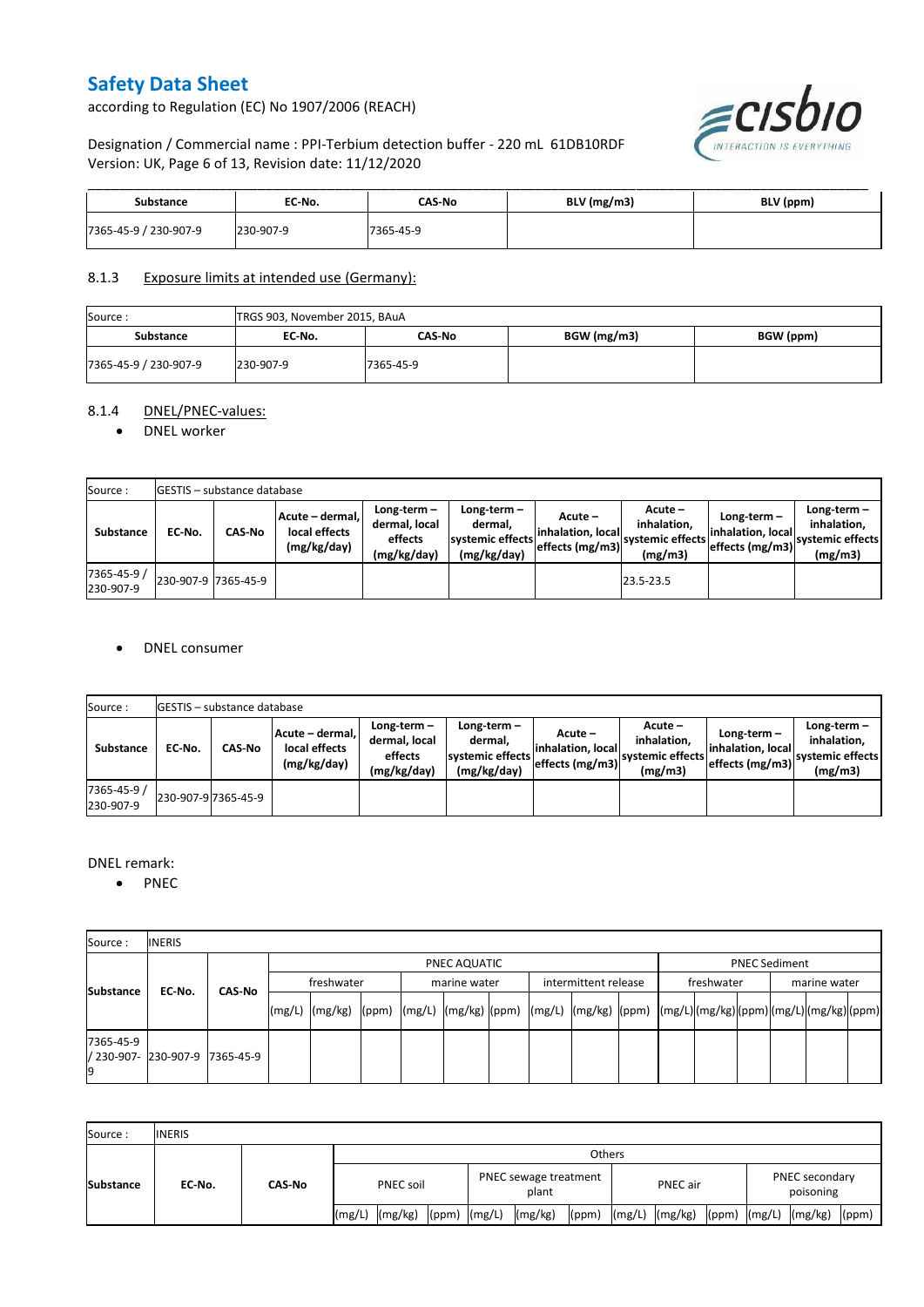according to Regulation (EC) No 1907/2006 (REACH)



Designation / Commercial name : PPI-Terbium detection buffer - 220 mL 61DB10RDF Version: UK, Page 7 of 13, Revision date: 11/12/2020

| 7365-45-9 | 230-907-9 | 7365-45-9 |  |  |  |  |  |  |
|-----------|-----------|-----------|--|--|--|--|--|--|

PNEC remark: Control parameters remark:

### *8.2 Exposure controls*

8.2.1 Appropriate engineering controls:

8.2.2 Personal protective equipment:

**Eye / Face protection**: Safety glasses with side-shields ; **Skin protection**:Gloves ;

**Respiratory protection**:Ensure adequate ventilation ; **Thermal hazards**:

8.2.3 Environmental exposure controls:

# **Section 9 : Physical and chemical properties**

### *9.1 Information on basic physical and chemical properties*

#### Appearance

| Physical state        | Liquid    |
|-----------------------|-----------|
| Colour                | Colorless |
| Odour                 |           |
| Odour threshold (ppm) |           |

|                                                             |                                           | Value | Concentration<br>(mol/L) | Method | Temperature (°C) | Pressure (kPa) | Remark |
|-------------------------------------------------------------|-------------------------------------------|-------|--------------------------|--------|------------------|----------------|--------|
| pH                                                          |                                           |       |                          |        |                  |                |        |
| Melting point (°C)                                          |                                           |       |                          |        |                  |                |        |
| Freezing point (°C)                                         |                                           |       |                          |        |                  |                |        |
| Initial boiling point/boiling range (°C)                    |                                           |       |                          |        |                  |                |        |
| Flash point (°C)                                            |                                           |       |                          |        |                  |                |        |
| Evaporation rate (kg/m <sup>2</sup> /h)                     |                                           |       |                          |        |                  |                |        |
| Flammability (type : ) (%)                                  |                                           |       |                          |        |                  |                |        |
| Upper/lower<br>flammability or explosive<br>limits          | Upper explosive limit<br>(%)              |       |                          |        |                  |                |        |
|                                                             | Lower explosive limit (%)                 |       |                          |        |                  |                |        |
| Vapour pressure (kPa)                                       |                                           |       |                          |        |                  |                |        |
| Vapour density (g/cm <sup>3</sup> )                         |                                           |       |                          |        |                  |                |        |
|                                                             | Density (g/cm <sup>3</sup> )              |       |                          |        |                  |                |        |
| Densities                                                   | Relative density (g/cm <sup>3</sup> )     |       |                          |        |                  |                |        |
|                                                             | Bulk density (g/cm <sup>3</sup> )         |       |                          |        |                  |                |        |
|                                                             | Critical density (g/cm <sup>3</sup> )     |       |                          |        |                  |                |        |
| Solubility (Type: ) (g/L)                                   |                                           |       |                          |        |                  |                |        |
| Partition coefficient (log Pow)<br>n-octanol/water at pH :  |                                           |       |                          |        |                  |                |        |
| Auto-ignition temperature (°C)                              |                                           |       |                          |        |                  |                |        |
| Decomposition temperature (°C)<br>Decomposition energy : kJ |                                           |       |                          |        |                  |                |        |
| Viscosity                                                   | Viscosity, dynamic (poiseuille)           |       |                          |        |                  |                |        |
|                                                             | Viscosity, cinematic (cm <sup>3</sup> /s) |       |                          |        |                  |                |        |
| Oxidising properties                                        |                                           |       |                          |        |                  |                |        |
| <b>Explosive properties</b>                                 |                                           |       |                          |        |                  |                |        |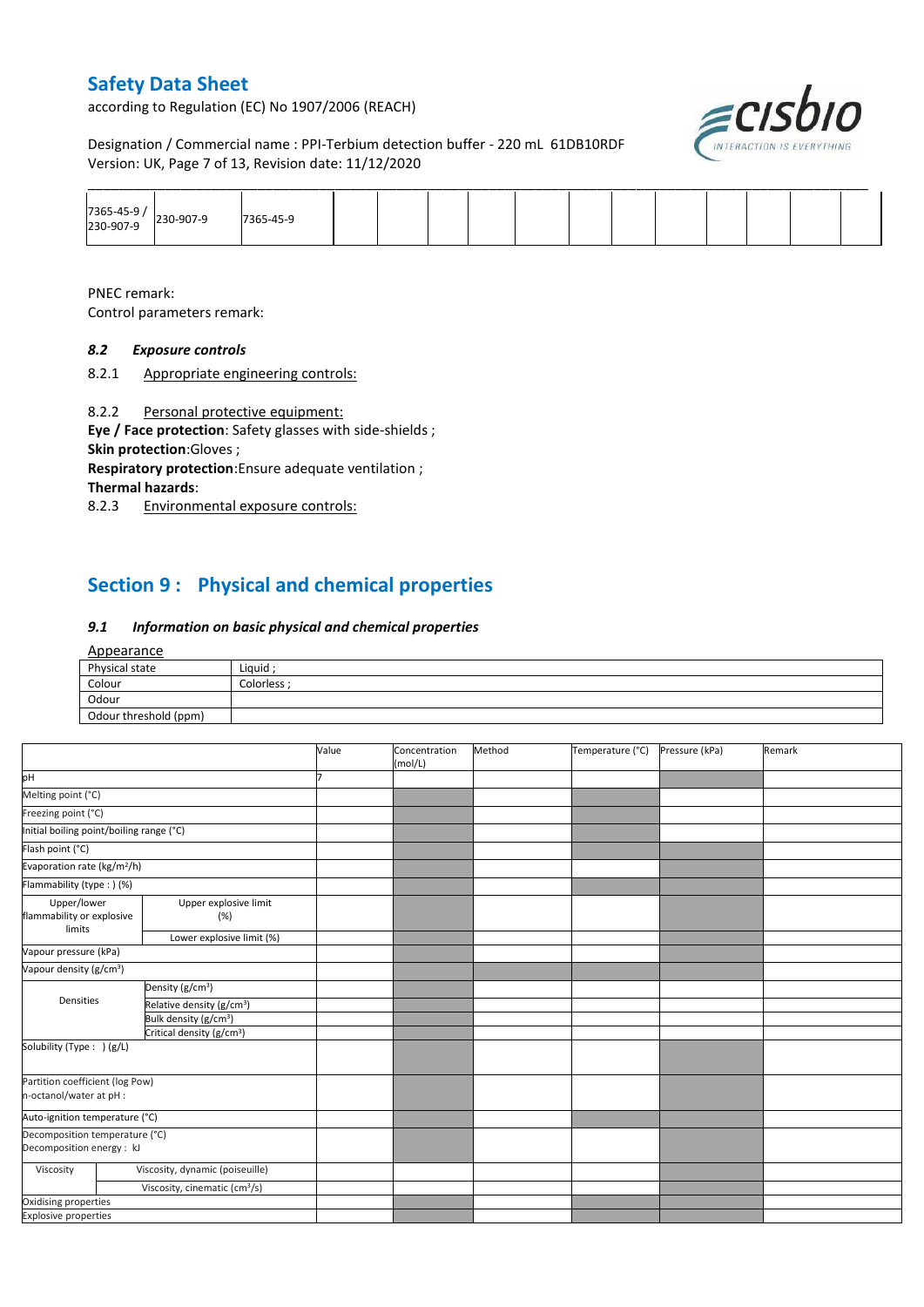according to Regulation (EC) No 1907/2006 (REACH)

Designation / Commercial name : PPI-Terbium detection buffer - 220 mL 61DB10RDF Version: UK, Page 8 of 13, Revision date: 11/12/2020



#### *9.2 Other information:*

No other relevant data available

# **Section 10 : Stability and reactivity**

*10.1 Reactivity* This material is considered to be non-reactive under normal use conditions. ;

\_\_\_\_\_\_\_\_\_\_\_\_\_\_\_\_\_\_\_\_\_\_\_\_\_\_\_\_\_\_\_\_\_\_\_\_\_\_\_\_\_\_\_\_\_\_\_\_\_\_\_\_\_\_\_\_\_\_\_\_\_\_\_\_\_\_\_\_\_\_\_\_\_\_\_\_\_\_\_\_\_\_\_\_\_\_\_\_\_\_\_\_\_\_\_\_\_\_\_\_\_

- *10.2 Chemical stability*
- *10.3 Possibility of hazardous reactions*
- *10.4 Conditions to avoid:*
- *10.5 Incompatible materials:*
- *10.6 Hazardous decomposition products:*

Does not decompose when used for intended uses. ;

## **Section 11 : Toxicological information**

Toxicokinetics, metabolism and distribution

#### *11.1 Information on toxicological effects*

#### **Substances**

**Acute toxicity**

Animal data: Acute oral toxicity:

Acute dermal toxicity:

Acute inhalative toxicity:

Practical experience / human evidence: Assessment / Classification: General Remark:

**•** Skin corrosion/irritation

Animal data:

In-vitro skin test method: In-vitro skin test result: Assessment / Classification:

**Eye damage/irritation**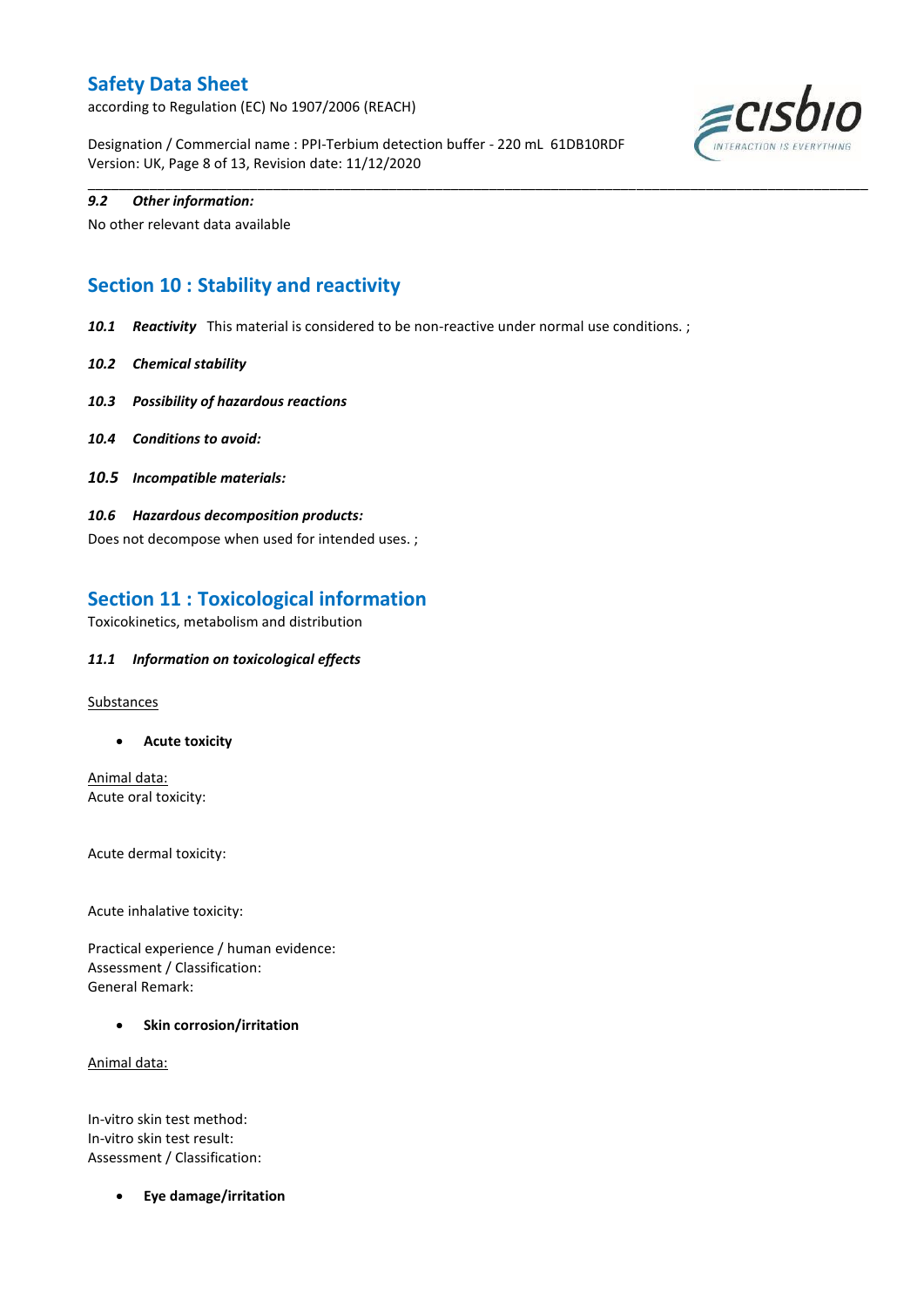according to Regulation (EC) No 1907/2006 (REACH)

Designation / Commercial name : PPI-Terbium detection buffer - 220 mL 61DB10RDF Version: UK, Page 9 of 13, Revision date: 11/12/2020

\_\_\_\_\_\_\_\_\_\_\_\_\_\_\_\_\_\_\_\_\_\_\_\_\_\_\_\_\_\_\_\_\_\_\_\_\_\_\_\_\_\_\_\_\_\_\_\_\_\_\_\_\_\_\_\_\_\_\_\_\_\_\_\_\_\_\_\_\_\_\_\_\_\_\_\_\_\_\_\_\_\_\_\_\_\_\_\_\_\_\_\_\_\_\_\_\_\_\_\_\_



#### Animal data:

In vitro eye test method: In vitro eye test result: Assessment / Classification:

- **CMR effects (carcinogenity, mutagenicity and toxicity for reproduction)**
	- o Germ cell mutagenicity:

Animal data:

Assessment / Classification:

o Carcinogenicity

Practical experience / human evidence: Animal data:

Other information: Assessment / Classification:

o Reproductive toxicity

Practical experience / human evidence: Animal data:

Other information: Assessment / Classification:

Overall assessment on CMR properties:

 **Specific target organ toxicity (single exposure)** o STOT SE 1 and 2

Animal data:

Other information:

o STOT SE 3

Practical experience / human evidence:

Other information: Assessment / Classification:

#### **Specific target organ toxicity (repeated exposure)**

Practical experience / human evidence: Animal data:

Assessment / Classification: Other information

**Aspiration hazard**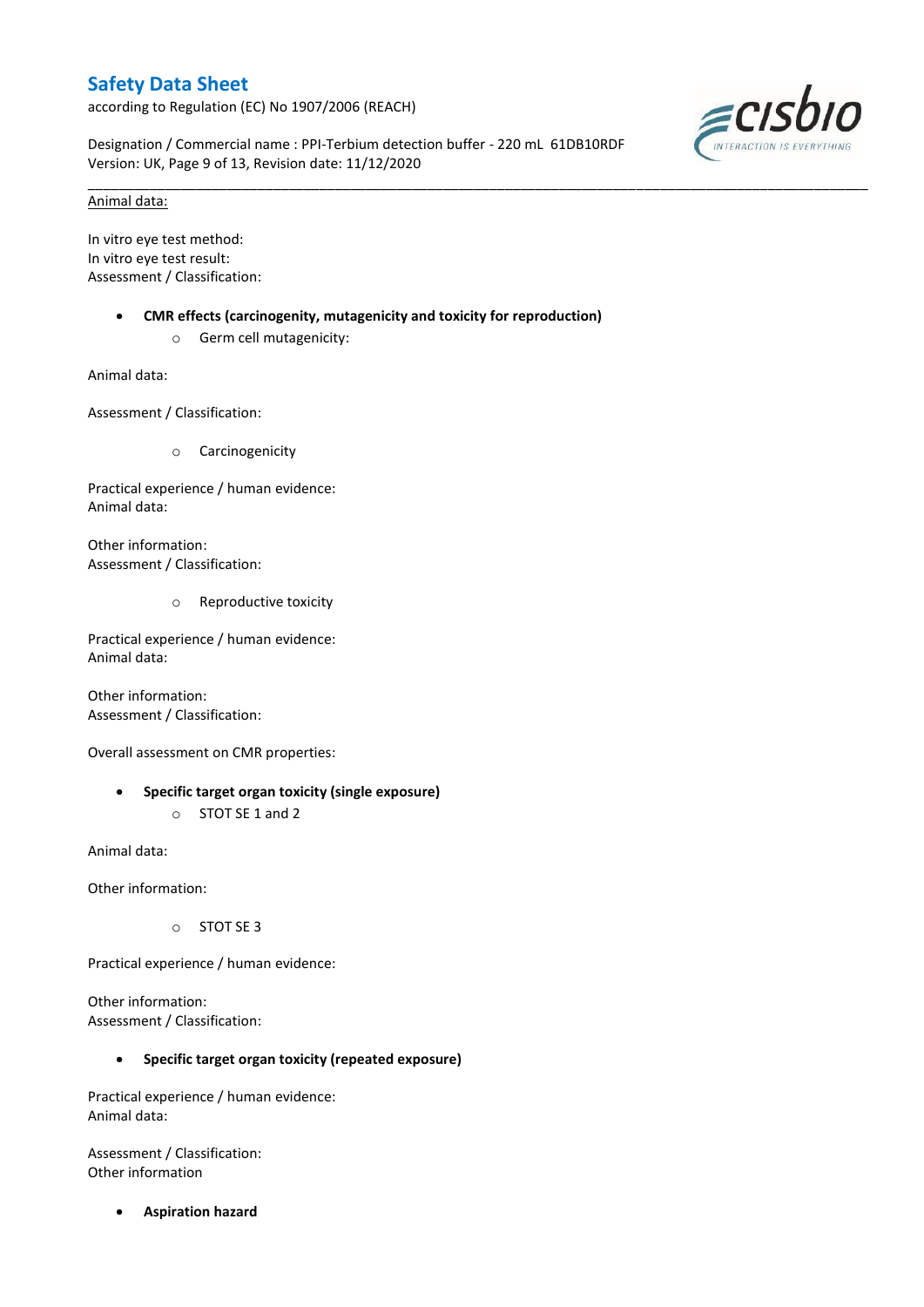according to Regulation (EC) No 1907/2006 (REACH)

Designation / Commercial name : PPI-Terbium detection buffer - 220 mL 61DB10RDF Version: UK, Page 10 of 13, Revision date: 11/12/2020



Practical experience / human evidence: Experimental data: viscosity data: see SECTION 9. Assessment / Classification: Remark:

11.1.1 Mixtures No toxicological information is available for the mixture itself

### **Section 12 : Ecological information**

In case that test data regarding one endpoint/differentiation exist for the mixture itself, the classification is carried out according to the substance criteria (excluding biodegradation and bioaccumulation). If no test data exist, the criteria for mixture classification has to be used (calculation method) in this case the toxicological data of the ingredients are shown.

\_\_\_\_\_\_\_\_\_\_\_\_\_\_\_\_\_\_\_\_\_\_\_\_\_\_\_\_\_\_\_\_\_\_\_\_\_\_\_\_\_\_\_\_\_\_\_\_\_\_\_\_\_\_\_\_\_\_\_\_\_\_\_\_\_\_\_\_\_\_\_\_\_\_\_\_\_\_\_\_\_\_\_\_\_\_\_\_\_\_\_\_\_\_\_\_\_\_\_\_\_

### *12.1 Aquatic toxicity:*

Acute (short-term) fish toxicity

Chronic (long-term) fish toxicity

Acute (short-term) toxicity to crustacea

Chronic (long-term) toxicity to crustacea

Acute (short-term) toxicity to algae and cyanobacteria

Toxicity to microorganisms and other aquatic plants / organisms

Assessment / Classification:

### *12.2 Persistence and degradability*

Biodegradation:

Abiotic Degradation:

Assessment / Classification:

### *12.3 Bioaccumulative potential*

Bioconcentration factor (BCF):

#### *12.4 Mobility in soil*

### *12.5 Results of PBT and vPvB assessment*

*12.6 Other adverse effects:*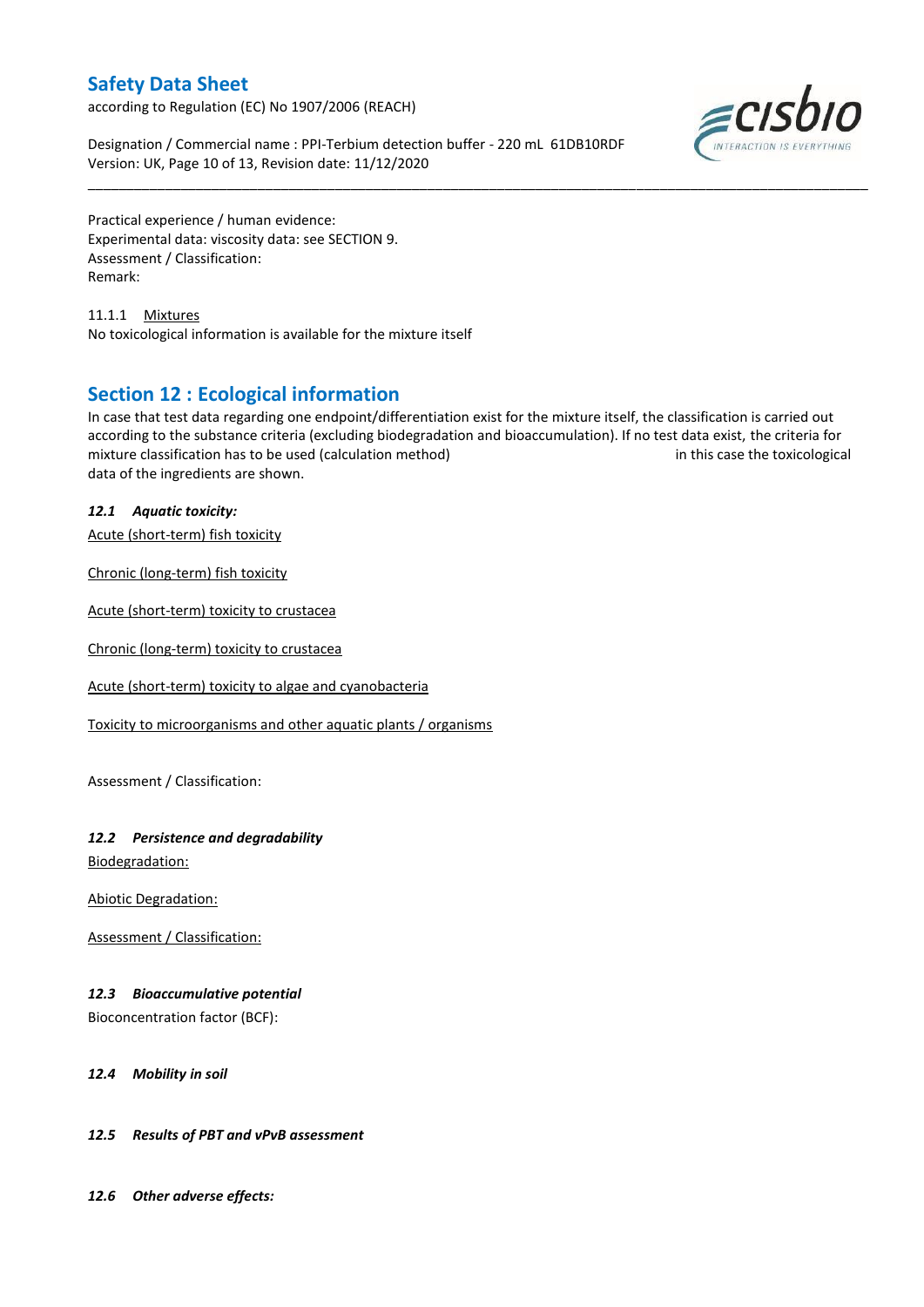according to Regulation (EC) No 1907/2006 (REACH)

Designation / Commercial name : PPI-Terbium detection buffer - 220 mL 61DB10RDF Version: UK, Page 11 of 13, Revision date: 11/12/2020



Additional ecotoxicological information:

# **Section 13 : Disposal considerations**

### *13.1 Waste treatment methods*

Waste treatment options: Dispose of waste according to applicable legislation.;

# **Section 14 : Transport information**

ADR/RID/AND/IMDG/IATA

| UN No.                     |  |
|----------------------------|--|
| UN Proper shipping name    |  |
| Transport hazard class(es) |  |
| Hazard label(s)            |  |
|                            |  |
| Packing group              |  |

\_\_\_\_\_\_\_\_\_\_\_\_\_\_\_\_\_\_\_\_\_\_\_\_\_\_\_\_\_\_\_\_\_\_\_\_\_\_\_\_\_\_\_\_\_\_\_\_\_\_\_\_\_\_\_\_\_\_\_\_\_\_\_\_\_\_\_\_\_\_\_\_\_\_\_\_\_\_\_\_\_\_\_\_\_\_\_\_\_\_\_\_\_\_\_\_\_\_\_\_\_

#### *Transport in bulk according to Annex II of MARPOL 73/78 and the IBC Code*

| Land transport (ADR/RID)                                             |                                               |
|----------------------------------------------------------------------|-----------------------------------------------|
| Classification code ADR:                                             | Special Provisions for ADR/RID:               |
| Limited quantities for ADR/RID:                                      | <b>Excepted Quantities for ADR/RID:</b>       |
| Packing Instructions for ADR/RID:                                    | Special packing provisions for ADR/RID:       |
| Mixed packing provisions:                                            |                                               |
| Portable tanks and bulk containers Instructions:                     |                                               |
| Portable tanks and bulk containers Special Provisions:               |                                               |
| <b>ADR Tank Code:</b>                                                | ADR Tank special provisions:                  |
| Vehicle for tank carriage:                                           |                                               |
| Special provisions for carriage Packages:                            |                                               |
| Special provisions for carriage Bulk:                                |                                               |
| Special provisions for carriage for loading, unloading and handling: |                                               |
| Special Provisions for carriage Operation:                           |                                               |
| Hazard identification No:                                            | Transport category (Tunnel restriction code): |
|                                                                      |                                               |
| Sea transport (IMDG)                                                 |                                               |
| Marine Pollutant:                                                    | Subsidiary risk(s) for IMDG:                  |
| Packing provisions for IMDG:                                         | Limited quantities for IMDG:                  |
| Packing instructions for IMDG:                                       | <b>IBC</b> Instructions:                      |
| <b>IBC Provisions:</b>                                               | <b>IMO</b> tank instructions:                 |
| UN tank instructions:                                                | Tanks and bulk Provisions:                    |
| EmS:                                                                 | Stowage and segregation for IMDG:             |
| Properties and observations:                                         |                                               |
|                                                                      |                                               |
| Inland waterway transport (ADN)                                      |                                               |
| <b>Classification Code ADN:</b>                                      | <b>Special Provisions ADN:</b>                |
| Limited quantities ADN:                                              | <b>Excepted quantities ADN:</b>               |
| Carriage permitted:                                                  | Equipment required:                           |
| Provisions concerning loading and unloading:                         | Provisions concerning carriage:               |
| Number of blue cones/lights:                                         | Remark:                                       |
|                                                                      |                                               |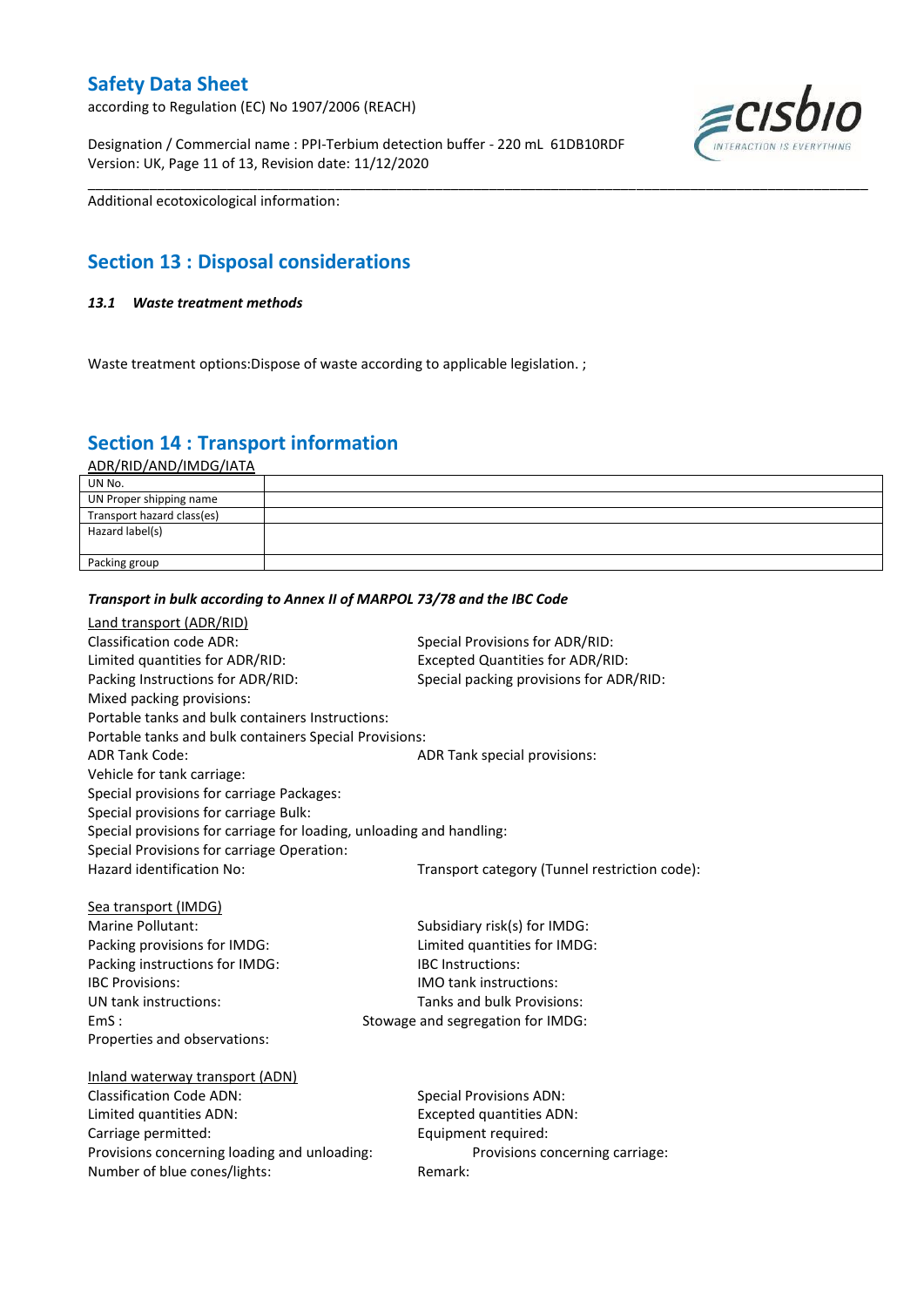according to Regulation (EC) No 1907/2006 (REACH)

Designation / Commercial name : PPI-Terbium detection buffer - 220 mL 61DB10RDF Version: UK, Page 12 of 13, Revision date: 11/12/2020



Air transport (ICAO-TI / IATA-DGR) Subsidiary risk for IATA: Excepted quantity for IATA: Passenger and Cargo Aircraft Limited Quantities Packing Instructions: Passenger and Cargo Aircraft Limited Quantities Maximal Net Quantity : Passenger and Cargo Aircraft Packaging Instructions : Passenger and Cargo Aircraft Maximal Net Quantity : Cargo Aircraft only Packaging Instructions : Cargo Aircraft only Maximal Net Quantity : ERG code: Special Provisions for IATA:

\_\_\_\_\_\_\_\_\_\_\_\_\_\_\_\_\_\_\_\_\_\_\_\_\_\_\_\_\_\_\_\_\_\_\_\_\_\_\_\_\_\_\_\_\_\_\_\_\_\_\_\_\_\_\_\_\_\_\_\_\_\_\_\_\_\_\_\_\_\_\_\_\_\_\_\_\_\_\_\_\_\_\_\_\_\_\_\_\_\_\_\_\_\_\_\_\_\_\_\_\_

# **Section 15 : Regulatory information**

### *15.1 Safety, health and environmental regulations/legislation specific for the substance or mixture*

EU regulations

Authorisations and/or restrictions on use:

Authorisations: Restrictions on use: SVHC :

- Other EU regulations:
- Directive 2010/75/EC on industrial emissions

Not relevant

National regulations

### *15.2 Chemical Safety Assessment:*

For this mixture, no chemical safety assessment has been carried out

# **Section 16 : Other information**

### *16.1 Indication of changes*

Date of the previous version:01/12/2020 Modifications:

### *16.2 Other informations*

*16.3 Classification for mixtures and used evaluation method according to regulation (EC) 1207/2008 [CLP]:* See SECTION 2.1 (classification).

### *16.4 Relevant R-, H- and EUH-phrases (number and full text):*